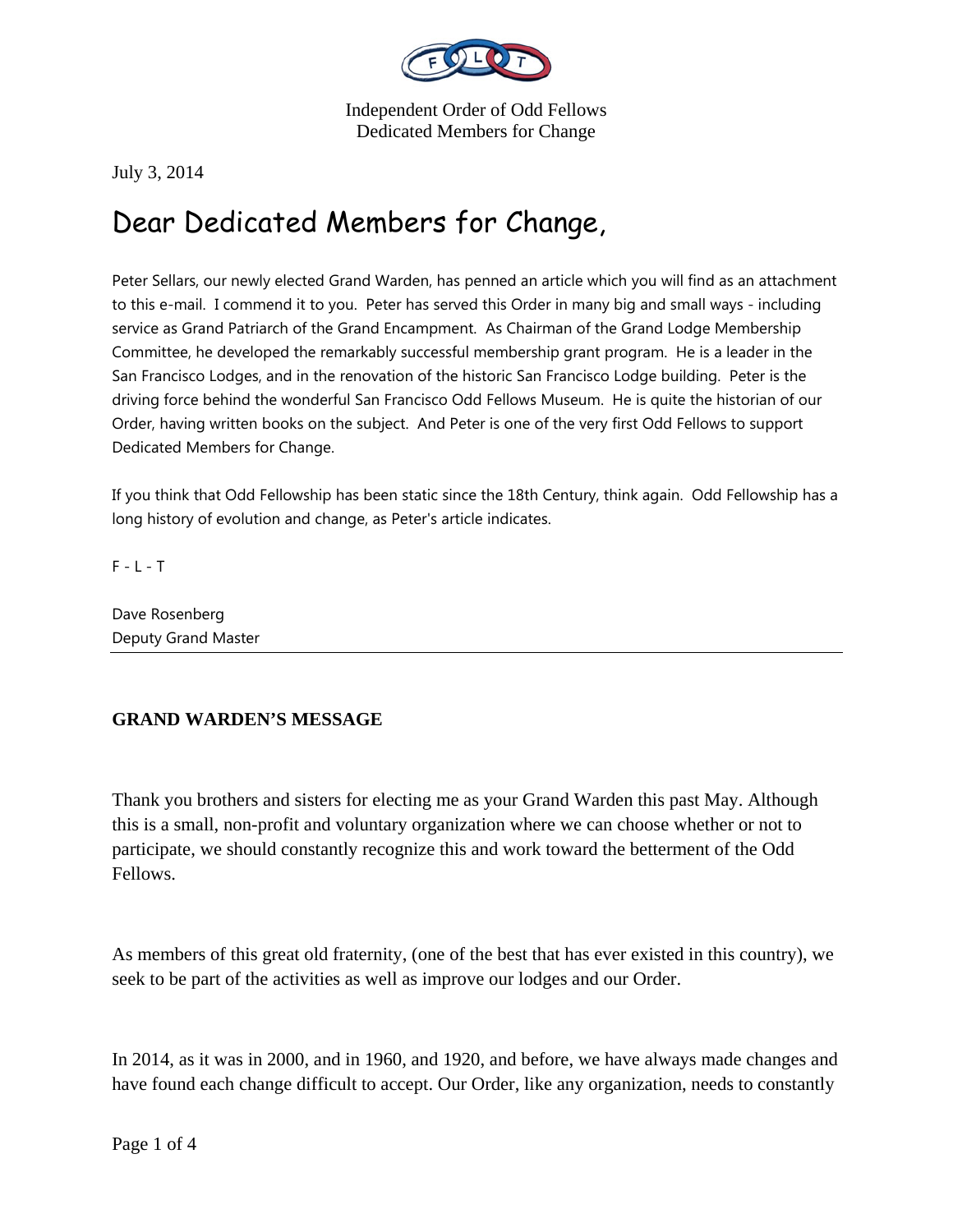

evolve. First, we learn the history and the customs of our Order and then we make adjustments to those things that need changing.

Make no mistake, changes must always be made or an organization folds up and goes away. Fraternal organizations used to number in the hundreds in America. So many of them have gone away or are close to going away.

We have heard the stubborn viewpoint that change should not occur and, "if you don't like it, then get out." I shall point out that some of this Order's most respected members, like Donald R. Smith, Past Sovereign Grand Master and others have always sought to keep our Order persevering through positive change.

Some of us are ritualists and have learned our history as well, along with becoming familiar with our codes and laws so that we could effect positive change within the Order. We are not blind to the reluctance and resistance to change and must always be prepared to battle those who fail to see the necessity of change.

Have we changed? Of course, we have. The "Independent" in our Order's name is because of change and disagreement with our own parent organization in the early 1840's. Our Order became Independent because it did not want to admit blacks into its ranks.

In the 1850's, we established the Rebekahs, as no other organization in America allowed wives and daughters in their realms. In the early 1900's, we removed "white race" and "red race" from the Golden Rule degree. In the 1960's we modified our language to what we consider "Caucasians" to be in relation to applicants. In the early 1970's, we no longer required members to be of all or pure "white blood."

In the 1920's, on a national level, we removed the requirement for stipulated benefits. In the year 2001, women were allowed to join the Odd Fellows lodges.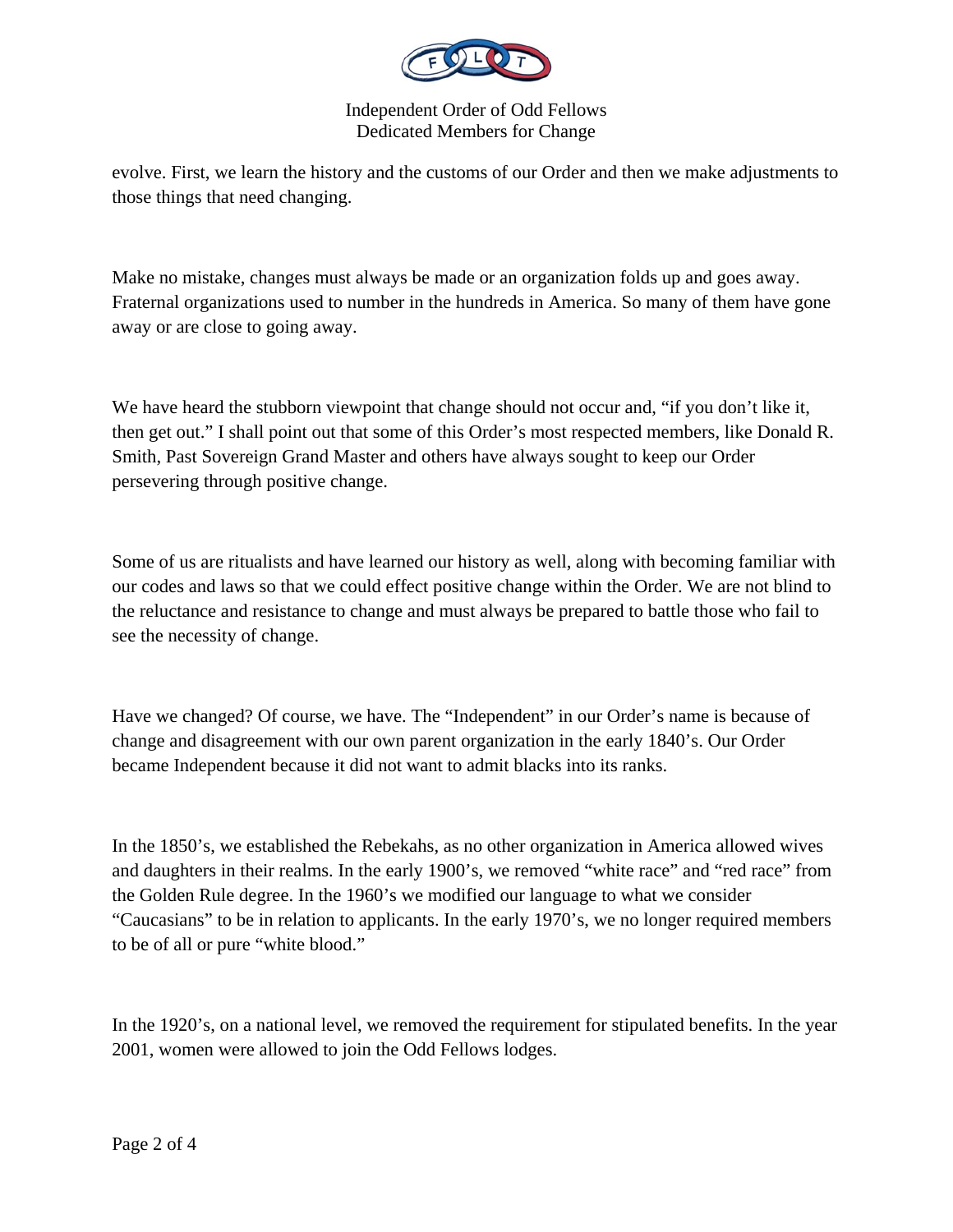

I cannot begin to tell you how we have changed passages in our degrees, as there have been so many. The idea here is that we do not grip onto our heritage and ritual so tightly that we cannot change. We must change. We have changed and we shall continue to change.

There is still language in our rituals, which must be modified and eliminated. We are working on changes as I sit here writing this. Sometimes change is not fast but it shall come with diligence and integrity by those committed to improve the Order.

All of this continued change leads to successful lodges. We have successful lodges. We have lodges that have grown and expanded in the past few years. We have lodges that, at the encouragement of the Sovereign Grand Lodge, have attached themselves to their communities. These are the lodges doing well.

These are the lodges that have embraced the less critical and stringent methods of conducting business meetings. Some lodges offer little in diverse ideas or language inside the lodge room. There is no longer room for this kind of behavior. There is no place for criticizing one another because signs or passwords are not presented correctly. These kinds of things encourage new members to leave, not thrive.

Instead of bringing complaints, or criticisms to the table, let's bring ideas and solutions! Let's weed out the bullies and the naysayers and those who wish to remain steadfast in their stubbornness and instead bring in positive men and women with a common goal. A goal to carry on this great Order in the honor and tradition it was founded upon, a foundation of Friendship, Truth and Love.

There are actually members in these failing lodges that criticize other members for not presenting the sign or the password just right. It does not take a Rhodes scholar to figure out why members would not remain in such a lodge. Sometimes, it is one or two older members who are so disruptive and complain about every little thing said or the process of the lodge who drive others away. These are the lodges with the bullies.